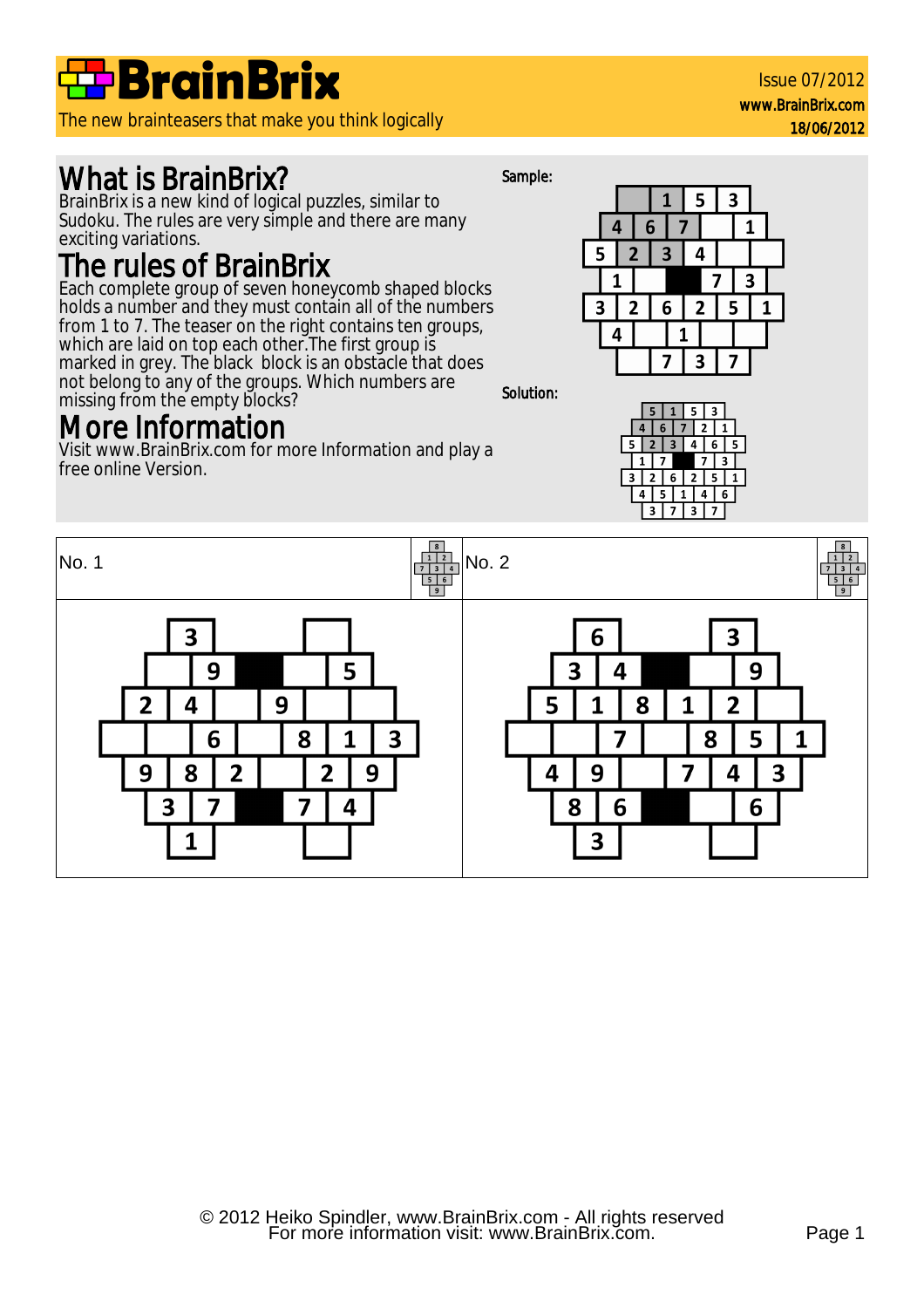Issue 07/2012 www.BrainBrix.com

18/06/2012

The new brainteasers that make you think logically

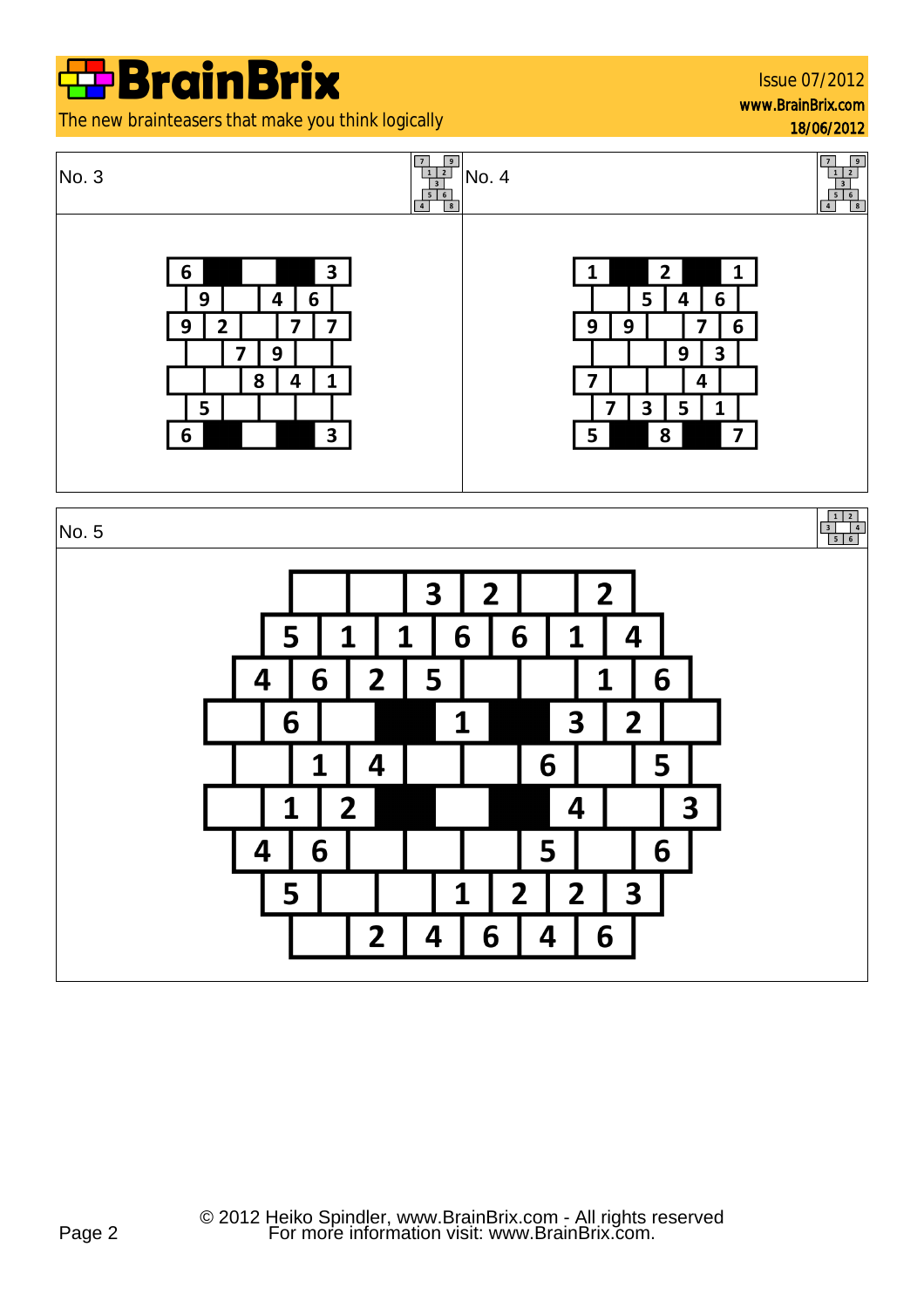The new brainteasers that make you think logically

#### No. 6





For more information visit: www.BrainBrix.com. Page 3 © 2012 Heiko Spindler, www.BrainBrix.com - All rights reserved

 $\overline{\mathbf{3}}$ 

5

6

5

 $\overline{\mathbf{3}}$ 

6

 $\overline{\mathbf{a}}$ 

5

7

6

6

 $\overline{2}$ 

7

4

6

5

1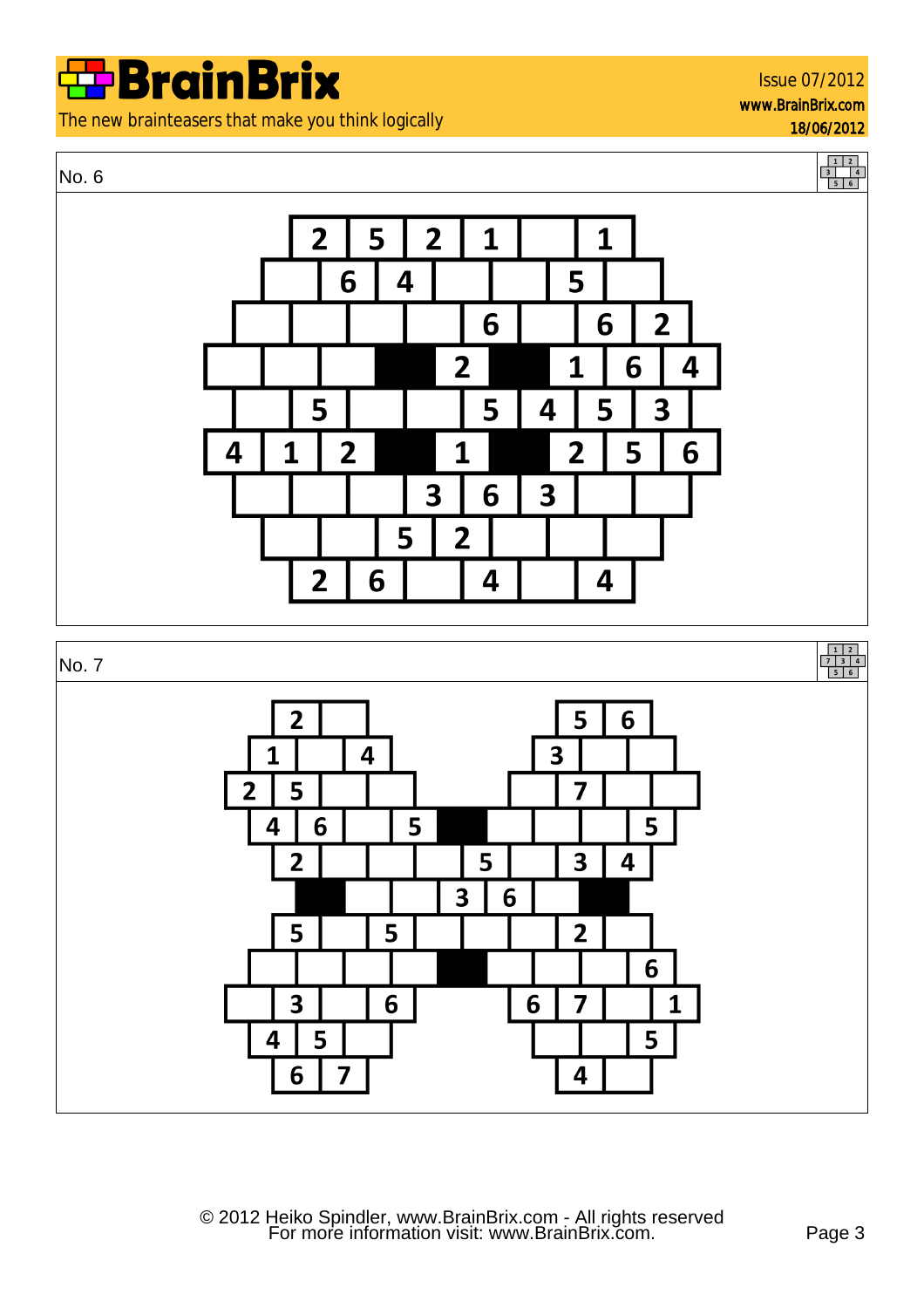The new brainteasers that make you think logically

#### Issue 07/2012 www.BrainBrix.com 18/06/2012